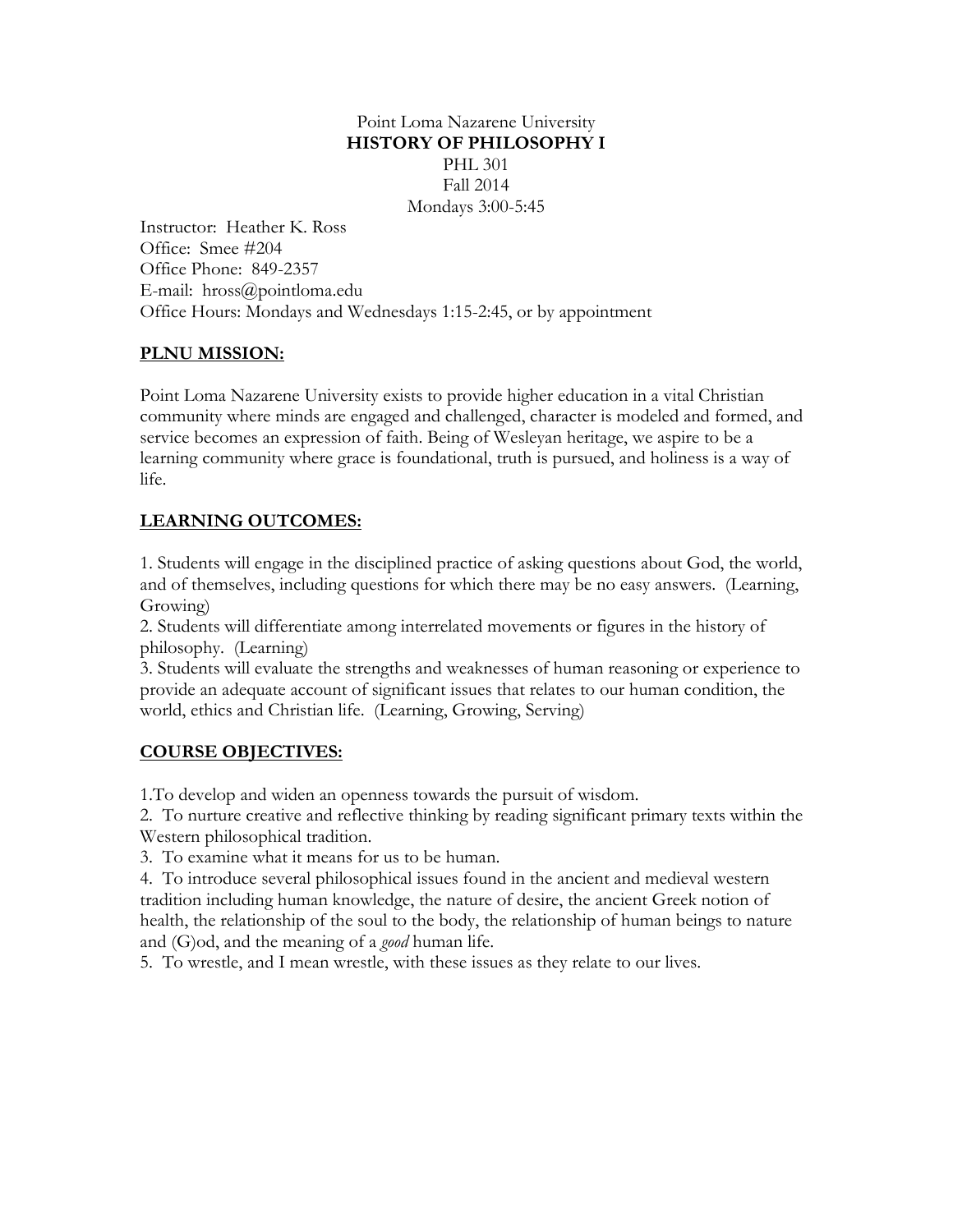## **ACADEMIC ACCOMIDATIONS:**

All students are expected to meet the minimum standards for this course as set forth by the instructor. Students with learning disabilities who may need accommodations should first discuss options and services with the Academic Support Center (ASC) during the first two weeks of the semester. The ASC, in turn, will contact professors with official notification and suggested classroom accommodations, as required by federal law. Approved documentation must be provided by the student and placed on file in the ASC prior to the beginning of the semester.

# **INCLUSIVE LANGUAGE**:

The School of Theology and Christian Ministries is committed to the equality of women and men. Recognizing that people often use language in ways that imply the exclusion or inferiority of women, the School strongly urges students to join faculty and staff in avoiding any sexist language in public discourse, in classroom discussions and in writing.

#### **TEXTBOOKS**:

- 1. Plato, *Five Dialogues*, 0-87220-633-5
- 2. Aristotle, *De Anima,* 0-87975-610-1
- 3. Augustine, *City of God*, 978-0140448948
- 3. Anselm, *Proslogion* 0-87220-565-7

## **PROCEDURE/REQUIREMENTS**:

1. We will be reading from some of the most significant **texts** in the history of Western thought. It is vitally important that you become acquainted with the primary material in order that you get a feel for not simply what the writer says, but how *he* makes you think. I want you to be thoughtful and critical of what each of the thinkers writes, as well as of what I say in class. A significant portion of your grade will be based upon the amount of **reading**  you do. You will be asked to give a report each day on your reading progress (scale of 0-10). For example, an 8.5 means that you read carefully and thought about carefully 85% of the assigned reading for that day.

2. Regular and punctual **attendance** is required for the full benefit of this class. If you are late it is your responsibility to see me after class in order that your attendance may be recorded. Any three tardies will be recorded as one absence. Dialogue tends to spawn new ideas and creativity, so discussion will also be important. Therefore, *each* student will be expected to enter into class discussion. The extent to which this occurs, along with attendance, will be considered in your final grade. *You cannot pass the class* if you miss more than three weeks of class (six sessions). See the catalogue.

3. Throughout the term each of you will do one LONG **in-class presentation**. This means that you are responsible for the chosen class day. It should include a brief and general philosophical introduction to the reading/figure(s) covered. The presentation should *mainly*  be an outline of the text(s) for the day. You should reference 12-15 significant portions (quotations or specific page/text reference) of the text to be covered in class. You must provide a detailed quotation list and bibliography for each member of the class.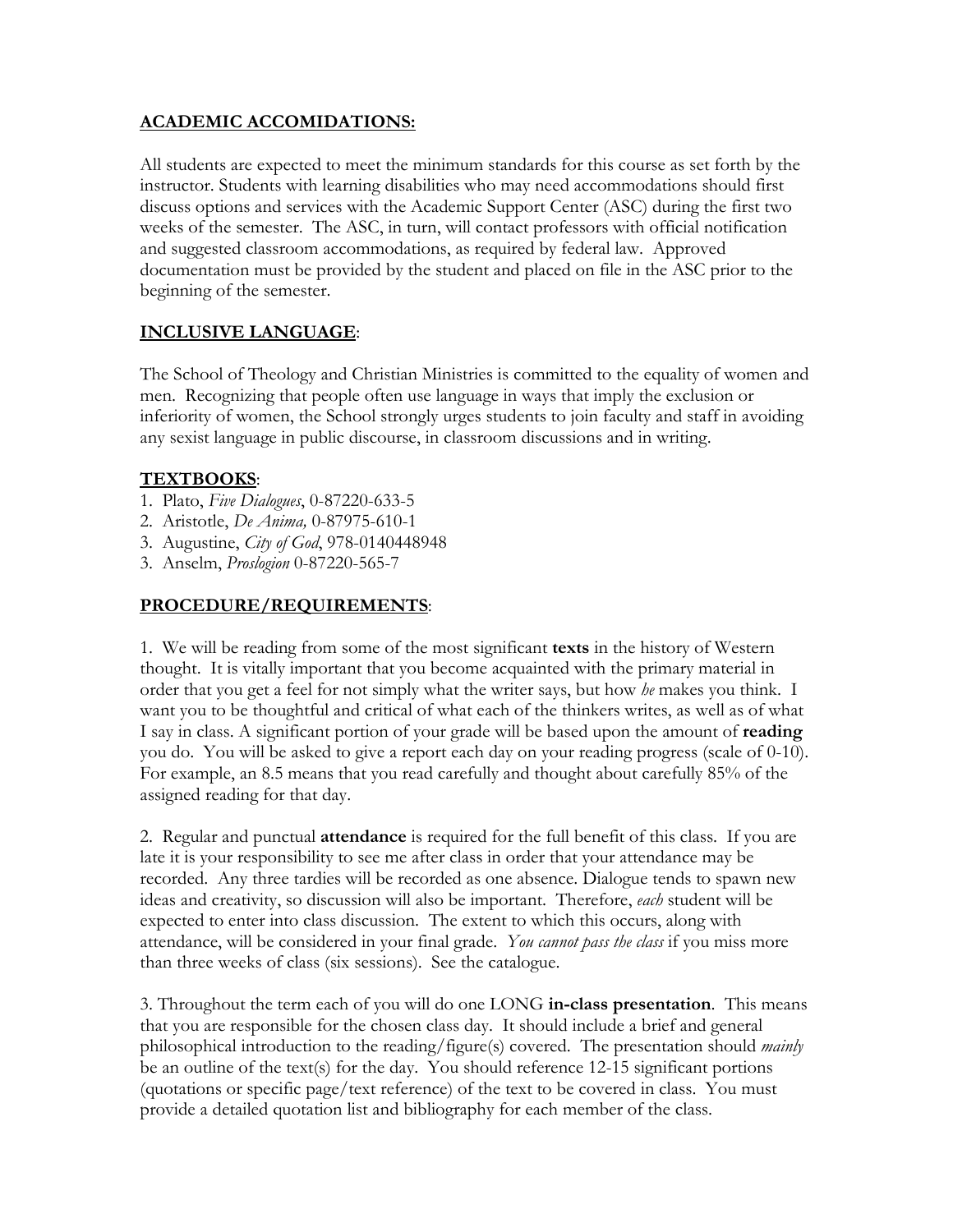4. There will be two **papers**. The first will be less formal than the last. It will require an interpretation of any four fragments of any two **Pre-Socratic** thinkers (not limited to those discussed in class). It will be 3 pages in length and is due in September 22nd. For the **final paper**, you will need to come up with a topic and an argument for me by November 17th. You may chose your paper topic from among those covered in class. The topic should relate what you plan on doing in your final paper. It should contain a thesis statement and an argument justifying your method and finally, a projection of how this might be accomplished (description). Each paper is subject to my approval. The paper will be 8-9 pages in length and due Friday December  $19<sup>th</sup>$  by noon in my box (Smee #200). The final paper will serve as the final "exam." It will be explicative, but will allow *minimal* secondary sources. A works cited page (on top of the minimal page requirements) will be required. It will be a formal paper. So, please follow guidelines given in any of the manuals of style. Plagiarism will not be tolerated and will result in either zero credit for the assignment and a full grade reduction for the class or failure of the course all together (this is up to my discretion). Both will result in a letter to the Provost to be placed in your academic record.

5. There will be 3 Take-Home Exams due throughout the semester. Each of the exams will cover the material just prior to the reception of the exam (including the material covered on the day of the reception of the exam). The first exam will cover Socrates and Plato. The second will cover Aristotle. The third will cover the medieval folks. You absolutely may not use outside sources for the exams. Plagiarism will not be tolerated and will result in either zero credit for the assignment and a full grade reduction for the class or (more likely) failure of the course all together (this is up to my discretion). Both will result in a letter to the Provost to be placed in your academic record.

6. The **grades** are based on all of these mentioned assignments. All outside assignments are due at the beginning of class. I will not accept late work. I will give no make-up exams unless you have an excused absence (doctor's note required) AND have notified me in advance. All make-up exams must be taken with-in one week of the exam. Do not expect to be able to make-up the exam unless I have written or spoken this to you explicitly.

| <b>CLASS PARTICIPATION</b> |                | 5% of final grade |
|----------------------------|----------------|-------------------|
| <b>READING</b>             |                | $10\%$            |
| PRE-SOCRATICS PAPER        |                | 10%               |
| <b>PRESENTATION</b>        |                | 15%               |
| SOCRATES/PLATO EXAM        |                | 16%               |
| ARISTOTLE (De Anima) EXAM  |                | 15%               |
| MEDIEVAL EXAM              |                | 13%               |
| <b>FINAL PAPER</b>         |                | 16%               |
| <b>TOTAL</b>               |                | 100%              |
| 100-94% $A$                | 79-77% C+      | $63-60\%$ D-      |
| $93-90\%$ A-               | 76-74% C       | $59-0%$ F         |
| $89-87\%$ B+               | $73 - 70\%$ C- |                   |
| $86-84\%$ B                | $69-67\%$ D+   |                   |
| $83-80\%$ B-               | $66 - 64\%$ D  |                   |